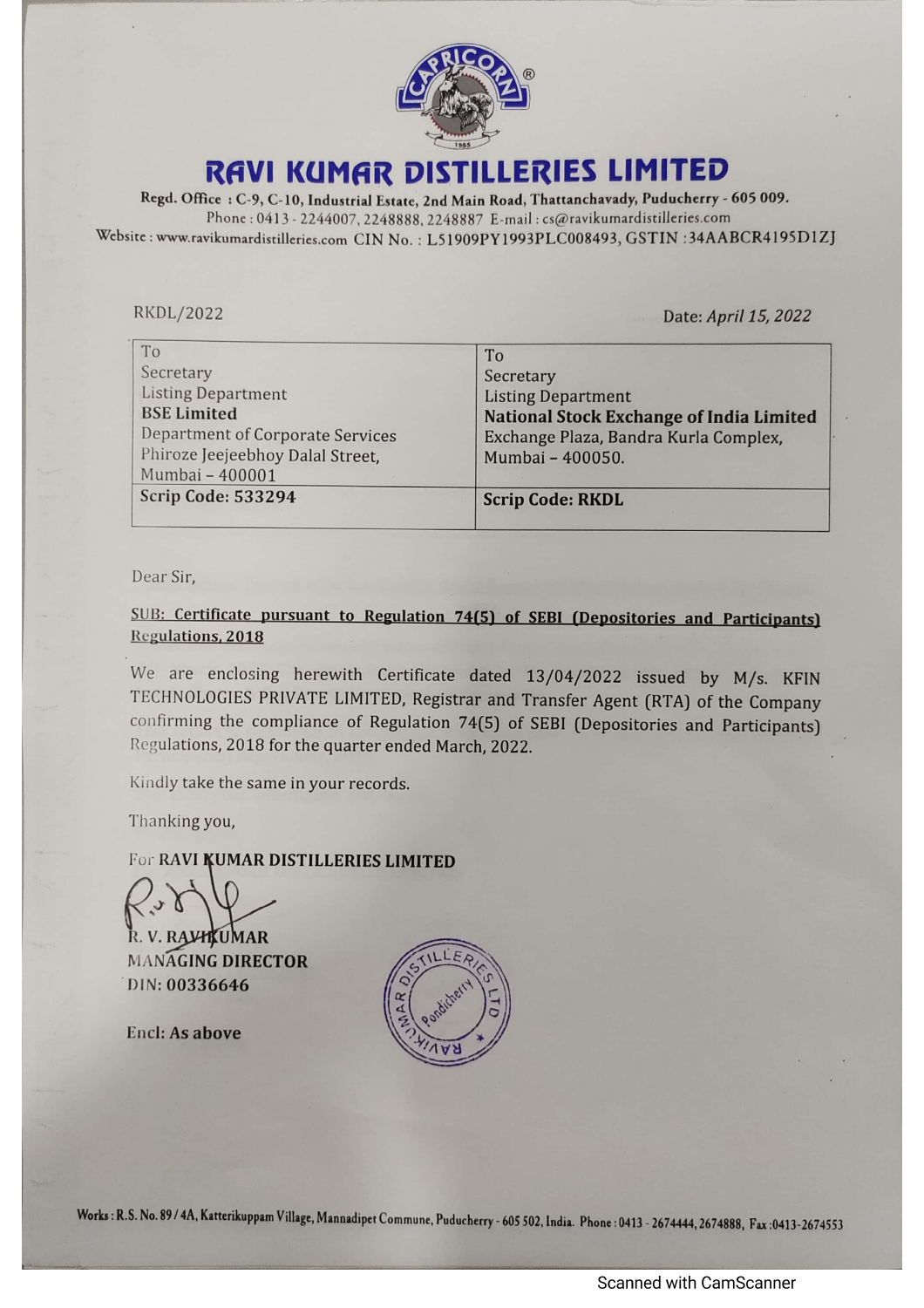

KFIN/MRVS/NSDL/74(5) E/1 Date: 13/04/2022

NATIONAL SECURITIES DEPOSITORY LIMITED TRADE WORLD 4TH FLOOR KAMALA MILLS COMPOUND SENAPATI BAPAT MARG LOWER PAREL MUMBAI - 400013

Dear Sir(s),

Sub: Certificate under Regulation 74(5) for the quarter ended March 31, 2022.

We as Registrars, Share Transfer and Depository Services agents of the RAVI KUMAR DISTILLERIES LIMITED, certify that the details of securities dematerialized /rematerialized during the aforesaid period, as required under Regulation 74(5) of SEBI (Depositories and participants) Regulations 2018 have been furnished to all the Stock Exchanges where the shares of the company are listed.

Thanking you,

Yours faithfully, For KFIN TECHNOLOGIES LIMITED

C Shobha Anand Deputy Vice President

CC TO:

THE COMPANY SECRETARY RAVI KUMAR DISTILLERIES LIMITED C-9, C-10, INDUSTRIAL ESTATE 2ND MAIN ROAD THATTANCHAVADY PUDUCHERRY 605009

> KFin Technologies Limited O (Formerly known as KFin Technologies Private Limited) Registered & Corporate Office: Selenium, Tower B, Plot No- 31 & 32, Financial District, Nanakramguda, Serilingampally Hyderabad Rangareddi, Telangana — 500032, India

> > CIN : U72400TG2017PLC117649